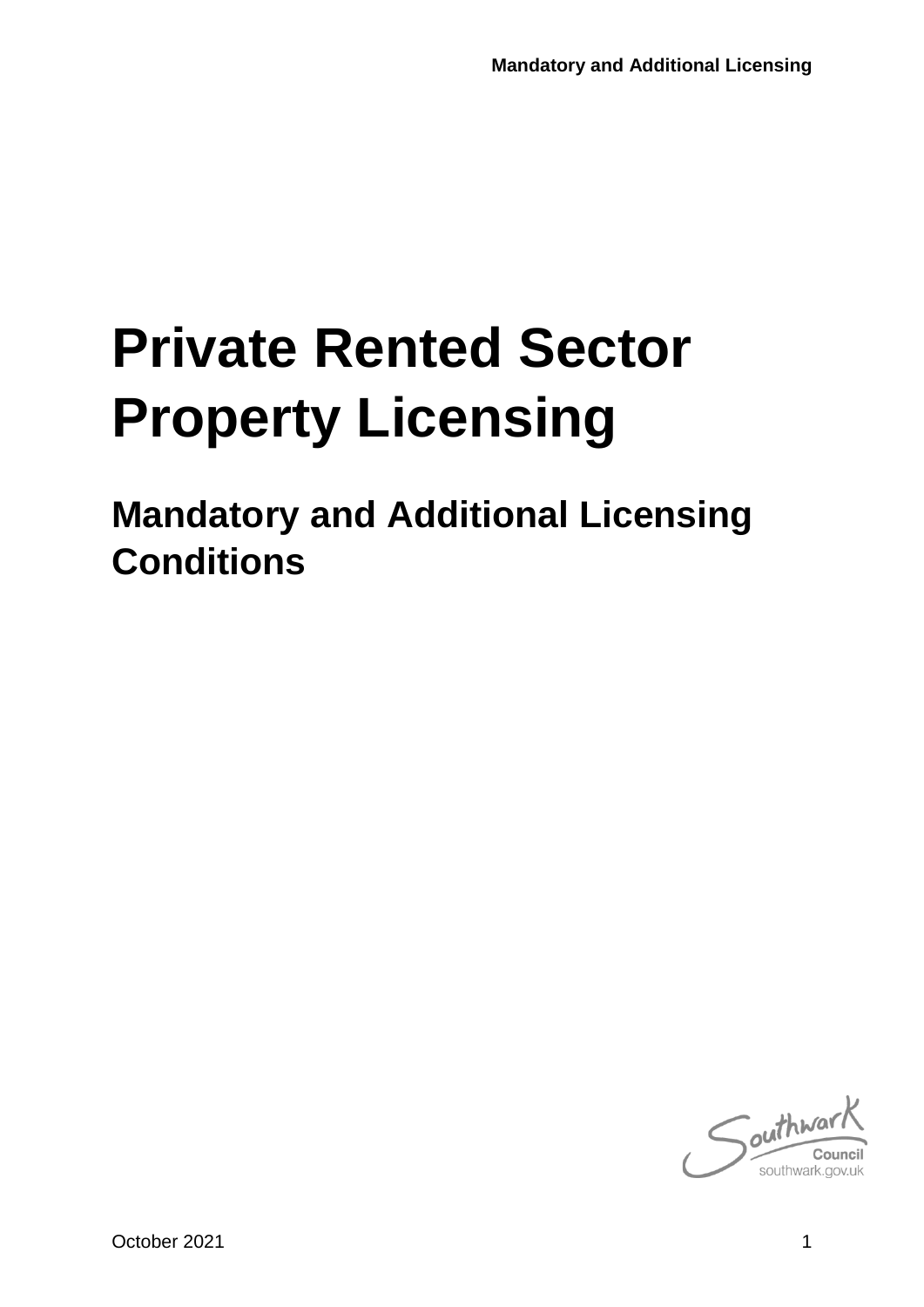There are two types of conditions that can be applied, mandatory conditions which the council must apply to all HMO licences and discretionary conditions which the council can set for the management, use, occupation, condition and contents of the HMO.

These mandatory conditions are prescribed by Schedule 4 Housing Act 2004 and The Licensing of Houses in Multiple Occupation (Mandatory Conditions of Licences) (England) Regulations 2018.

In some circumstances, where the council believes there are specific issues not covered in the standard conditions for a particular property additional or more specific conditions will be added.

The following are standard conditions that will be attached to each licence. The Licence Holder must comply with the following conditions throughout the duration of the licence:

## **1. Permitted Occupation**

1.1 The Licence Holder must ensure that no room is used by more than the number of persons specified in the licence. The table above outlines the maximum number of people and households allowed per room.

A new resident must not be permitted to occupy the house or any part of the house if that occupation:

▹ exceeds the maximum permitted number of persons for the house as detailed in the schedule of permitted occupation below

▹ exceeds the maximum permitted number of households for the house as detailed in the schedule of permitted occupation below

▹ exceeds the maximum permitted number of persons for any letting as detailed in the schedule of permitted occupation below

A new resident means a person who was not an occupier of the house and/or the specific room at the date of the issue of the licence

Please note: Maximum permitted persons stated is regardless of age unless specified

Occupancy and Maximum Permitted Persons per Letting Table will appear on the licence conditions here specific to the property.

# **2. General**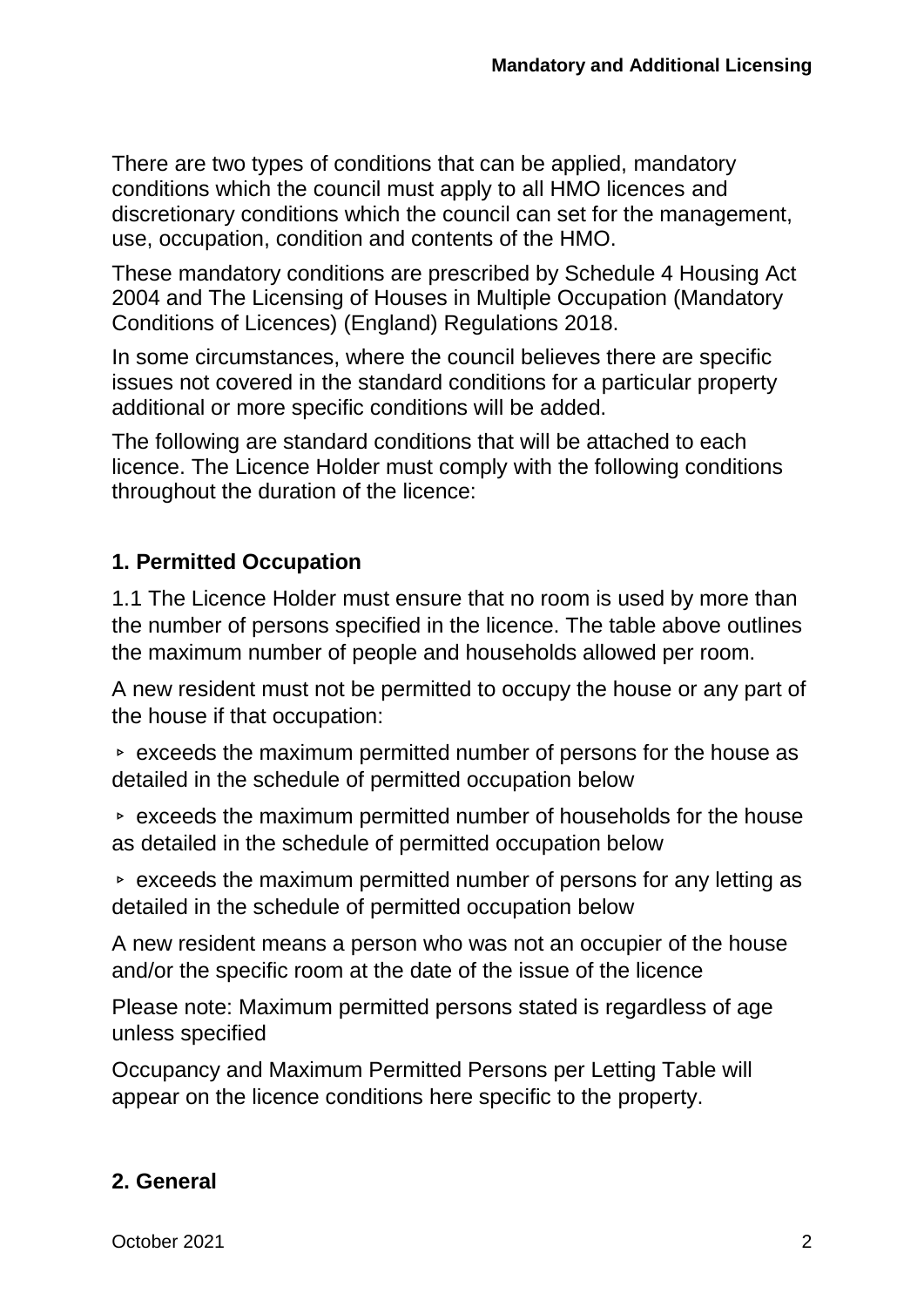2.1 The property licence must be displayed within a communal area of the property and a copy of the conditions should be made available to all the occupying tenants.

2.2 The address of the Licence Holder given on their application form shall be used as the address for the proper service of any letter, notice or other document between the London Borough of Southwark Property Licensing Team and the Licence Holder. It is the Licence Holder's responsibility to ensure that all reasonable steps are taken to collect and act upon any letter, notice or other document sent to that address on a regular basis.

2.3 The Licence Holder must notify the Council of any managing agent that they employ in relation to the property within 14 days of having employed the agent.

2.4 No other persons other than the Licence Holder or the named agent (that the Licence Holder has notified to the Council) can collect and receive rental monies from the tenant(s) at this property. These monies can be passed onto any third parties if required.

2.5 The Licence Holder must ensure that any deposit taken under an assured shorthold tenancy is protected by placing it in an authorised tenancy deposit scheme. The tenant must be given the prescribed information about the scheme. The Licence Holder must ensure compliance with the requirements of the scheme and the operation of Part 6 in Chapter 4, Housing Act 2004 within the statutory time limit (currently 30 days). A copy of the prescribed information given must be provided to the Authority within 21 days on demand.

2.6 If the Licence Holder is not the manager of the property it is their responsibility to ensure that the manager complies with all the conditions of the licence.

2.7 Every habitable room in the property must have acceptable natural daylight and ventilation. An area of glazing which is equivalent to at least 10% of the internal floor space of each habitable room must be provided. An area of openable glazing (for ventilation) which is equivalent to at least 5% of the internal floor space of each habitable room must be provided.

2.8 Where the Licence Holder is in control of property with an Energy [Performance Certificate \(EPC\) Rating of less than 'E'](https://www.gov.uk/guidance/domestic-private-rented-property-minimum-energy-efficiency-standard-landlord-guidance) (GOV.UK website):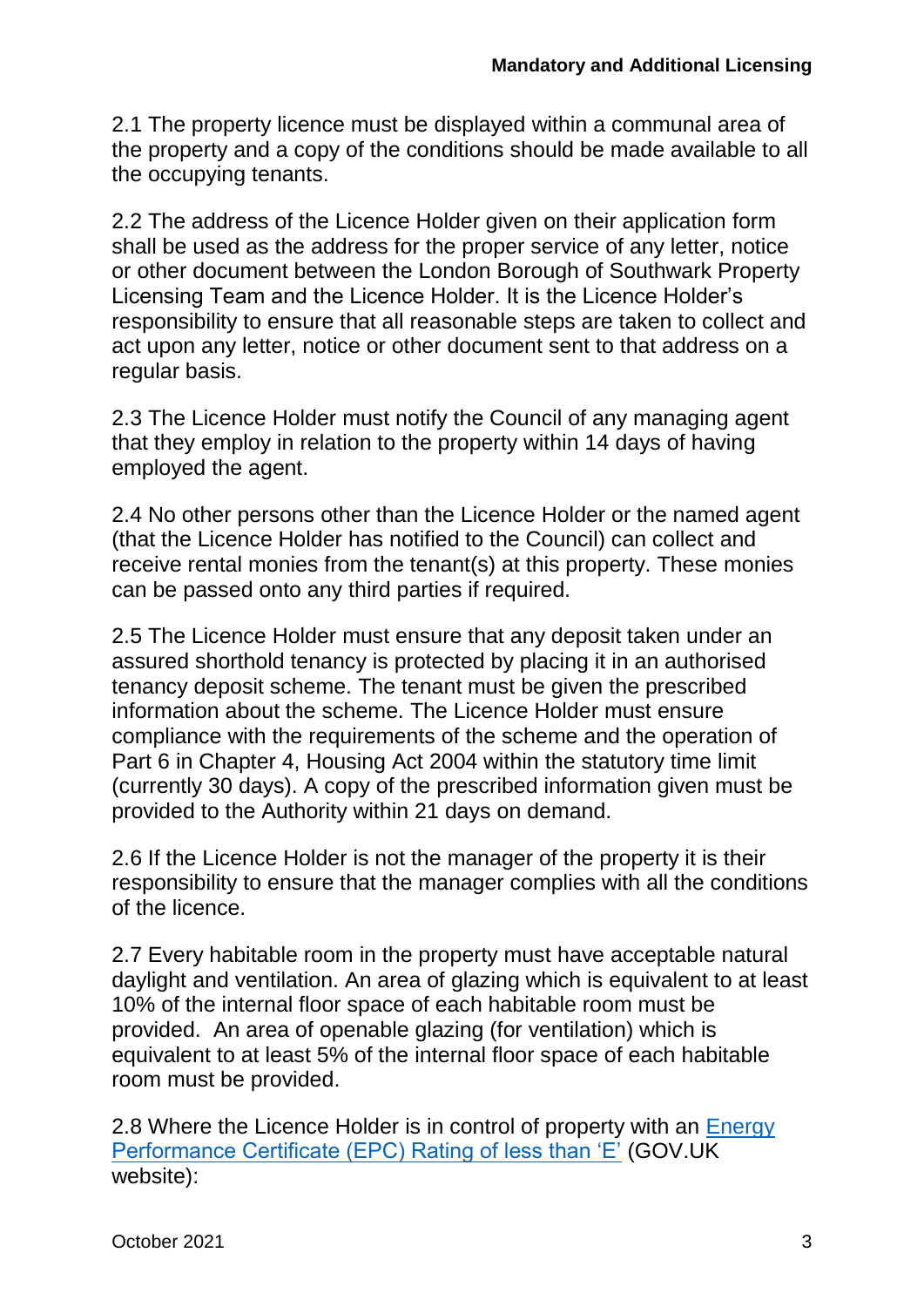The Licence Holder shall within twelve months of the licence being issued carry out the works detailed on the EPC for the property to improve the energy efficiency of the HMO to achieve an EPC rating of 'E' or above

## OR

within three months of the licence being issued register a valid exemption on the national exemptions register -

Guidance - [GOV.UK website](https://www.gov.uk/government/publications/private-rented-sector-minimum-energy-efficiency-standard-exemptions)

Register on the [GOV.UK website.](https://prsregister.beis.gov.uk/NdsBeisUi/used-service-before)

Where there is a lack of compliance, enforcement will be under the The Energy Efficiency (Private Rented Property) (England and Wales) Regulations 2015 and The Energy Efficiency (Private Rented Property) (England and Wales) (Amendment) Regulations 2019.

# **3. Gas Safety**

3.1 If gas is supplied to the property, a valid Gas Safe gas safety certificate must be available, within 7 days, on request, at any time. The gas safety certificate must relate to the whole gas installation and include all gas appliances. It must demonstrate that all appliances have been serviced and safety checked within the previous twelve months. Any defects noted on the certificate must be promptly rectified.

3.2 The Licence Holder is required to ensure that a carbon monoxide detector is installed and kept in working order in any room within the premises where a solid fuel appliance is installed. The Licence Holder must supply to the authority, on demand, a declaration by as the condition and positioning of such alarms.

## **4. Electrical Safety**

4.1 The Licence Holder shall ensure that every electrical installation in the house is in proper working order and safe for continued use. The Licence Holder shall supply the London Borough of Southwark, within seven days of demand, a written declaration or appropriate certification as to the safety of the electrical installation(s) in the house. Only approved Electrical contractors are to be permitted to carry out inspections of electrical installations or remedial works. Any necessary remedial works identified by such contractors shall be undertaken within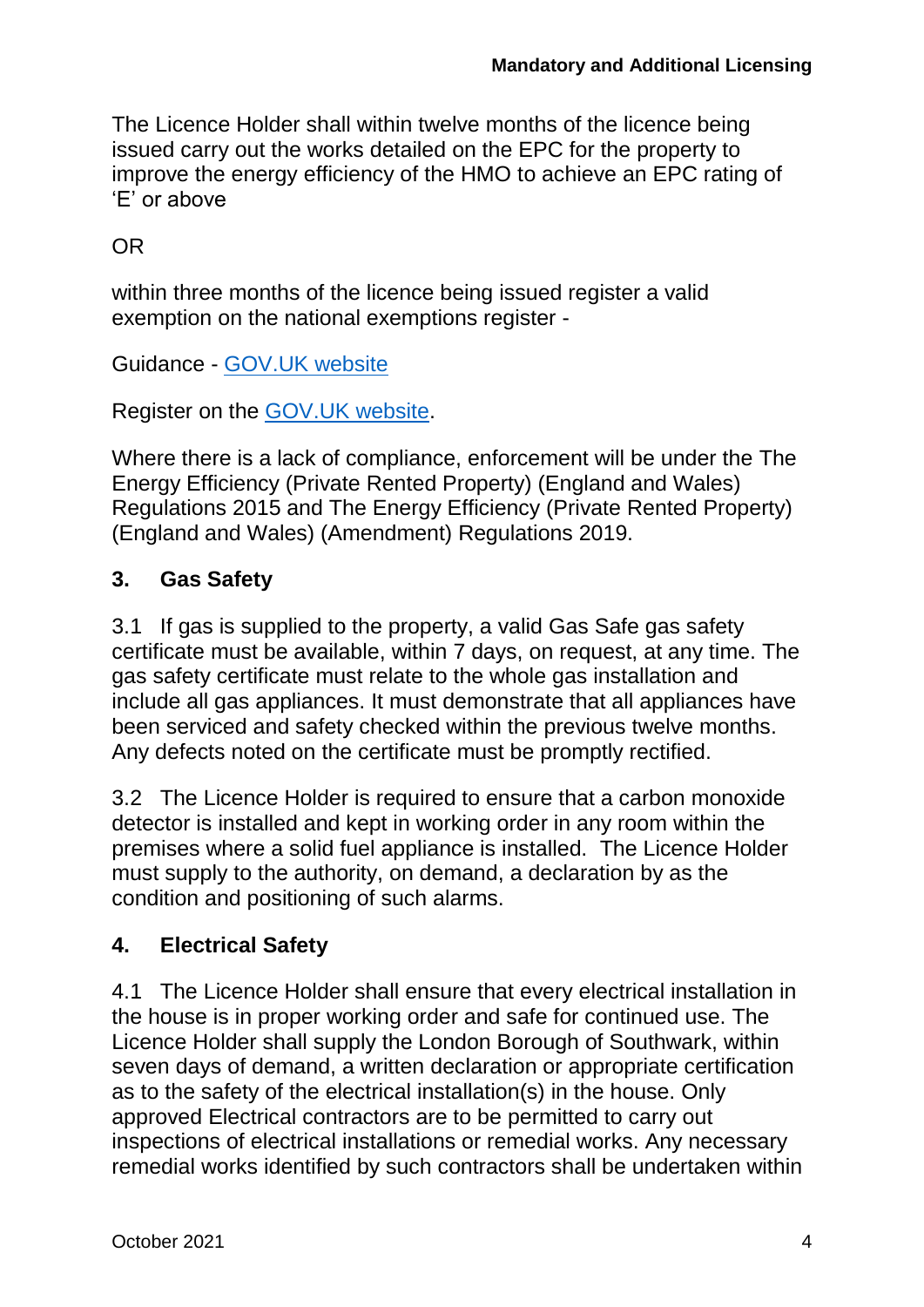a reasonable time period. The Licence Holder must, within seven days of inspection, provide the London Borough of Southwark with a copy of such inspection reports. The Licence Holder shall inform the London Borough of Southwark upon completion of such works.

4.2 A valid Portable Appliance Testing (PAT) record must be available, on request, at any time, for all electrical appliances provided in the property by the licence holder. PAT tests should be carried out by a competent person every twelve months, or as often as recommended for the type of appliance with records kept for at least five years. Any necessary maintenance or repair work must be undertaken by a competent electrical engineer in accordance with Part P of the Building Regulations.

## **5. Furniture**

The Licence Holder is required to keep furniture made available by them in the house in a safe condition and must supply the authority, on demand, with a declaration by them as to the safety of such furniture. All upholstered furniture and mattresses supplied by the licence holder shall comply with the requirements of The Furniture and Furnishings (Fire) (Safety) Regulations 1988 and bear the permanent labelling required by the regulations. For guidance visit [Business Companion](http://www.businesscompanion.info/en/quick-guides/product-safety/goods-in-rented-accommodation) (external website)

## **6. Fire Precautions**

6.1 In compliance with the requirements of the [Regulatory Reform \(Fire](https://www.southwark.gov.uk/home-owners-services/private-home-owners-and-landlords/private-rented-property-licensing?chapter=7)  [Safety\) Order 2005](https://www.southwark.gov.uk/home-owners-services/private-home-owners-and-landlords/private-rented-property-licensing?chapter=7) the manager shall make a suitable and sufficient assessment of the risks to which tenants or visitors to the HMO are exposed for the purpose of identifying the general fire precautions required at the HMO. Reference should be made to a qualified fire safety engineer where necessary. The manager shall supply a copy of the risk assessment to London Borough of Southwark within 14 days of a written request.

Reference must be made to the [LACoRs Fire Guidance,](https://www.southwark.gov.uk/assets/attach/2940/LACORS-Fire-Safety-guide-April-2009-.pdf) available on our website, to ensure that the correct fire precautions are installed at the property appropriate to the size and occupation of the property. Reference should be made to a qualified fire safety engineer for advice where necessary.

6.2 Fire precautions and equipment must be maintained in proper working order. Appropriate records of such maintenance, such as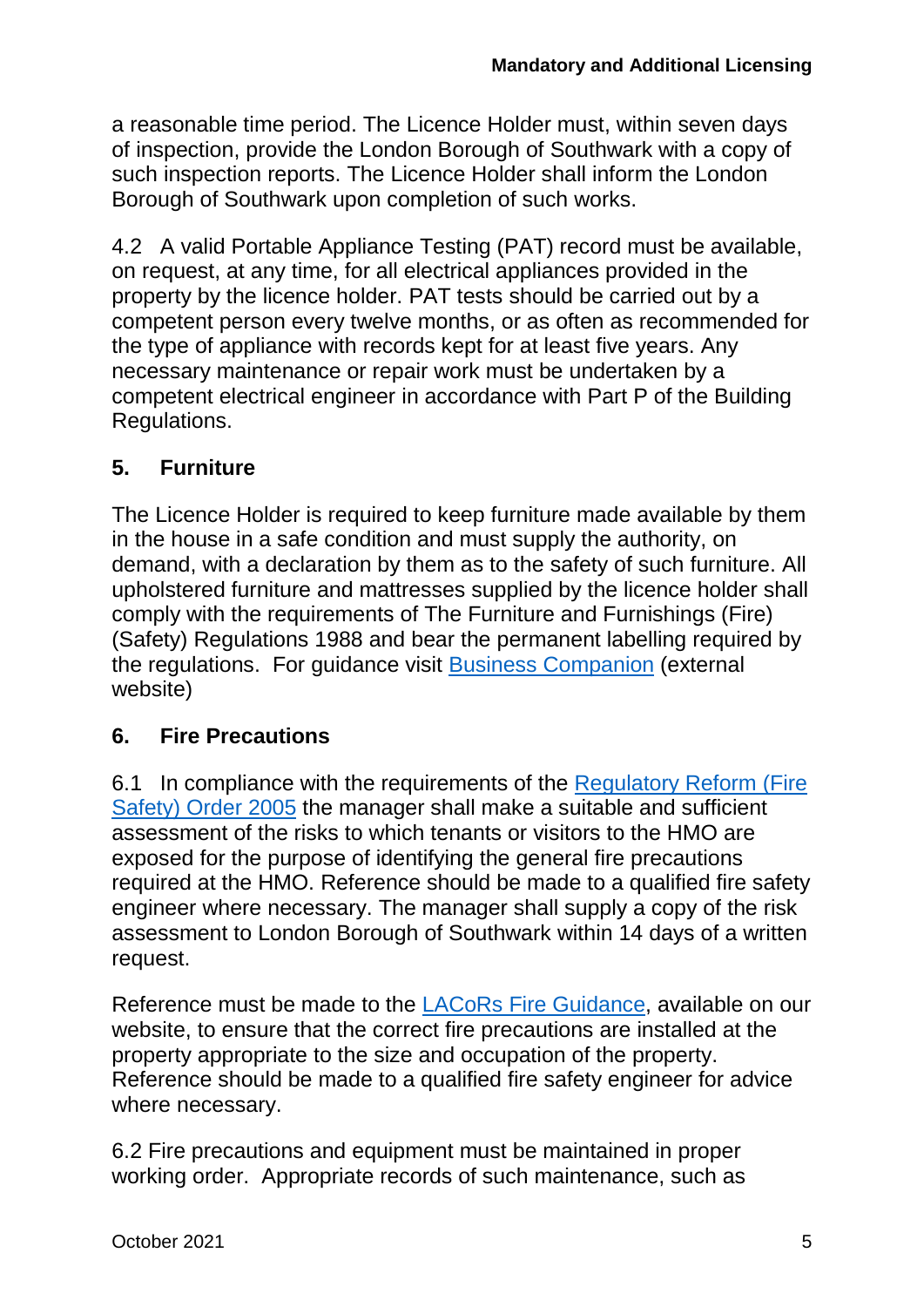current certificates, are to be kept and produced to the London Borough of Southwark on demand as evidence of such maintenance. Any defects noted on certification must be promptly rectified.

6.3 The Licence Holder must supply to the authority, on demand, a declaration by them as to the condition and positioning of any smoke alarms*.*

6.4 At the start of each tenancy, occupants must be given appropriate fire safety advice regarding the means of escape in case of fire and other fire precautions. In particular, the importance of keeping fire doors closed and keeping the escape route clear.

#### **7. Tenancy Matters**

7.1 The Licence Holder must ensure that all occupants of the HMO and each of them are provided with a written statement of the terms and conditions on which they occupy it, e.g. a tenancy or licence agreement.

7.2 Details of the arrangements in place to deal with repair issues and emergency issues and a copy of this licence and its conditions. Copies of the written statement of terms must be provided to the Council within 14 days upon demand.

7.3 The Licence Holder shall ensure that only they or the named agent (that the Licence Holder has notified to the Council) creates new tenancies or licences to occupy this property whilst this licence is in force.

7.4 The Licence Holder shall not knowingly cause or permit any person who has previously applied for a property licence in respect of the property and has either:

(a) been found not to be a Fit and Proper person, or

(b) been made subject to a Banning Order under the Housing and Planning Act 2016

to have control or management of the property, or to carry out or arrange any repair, improvement or other building works at the property.

#### 8. **Waste Disposal**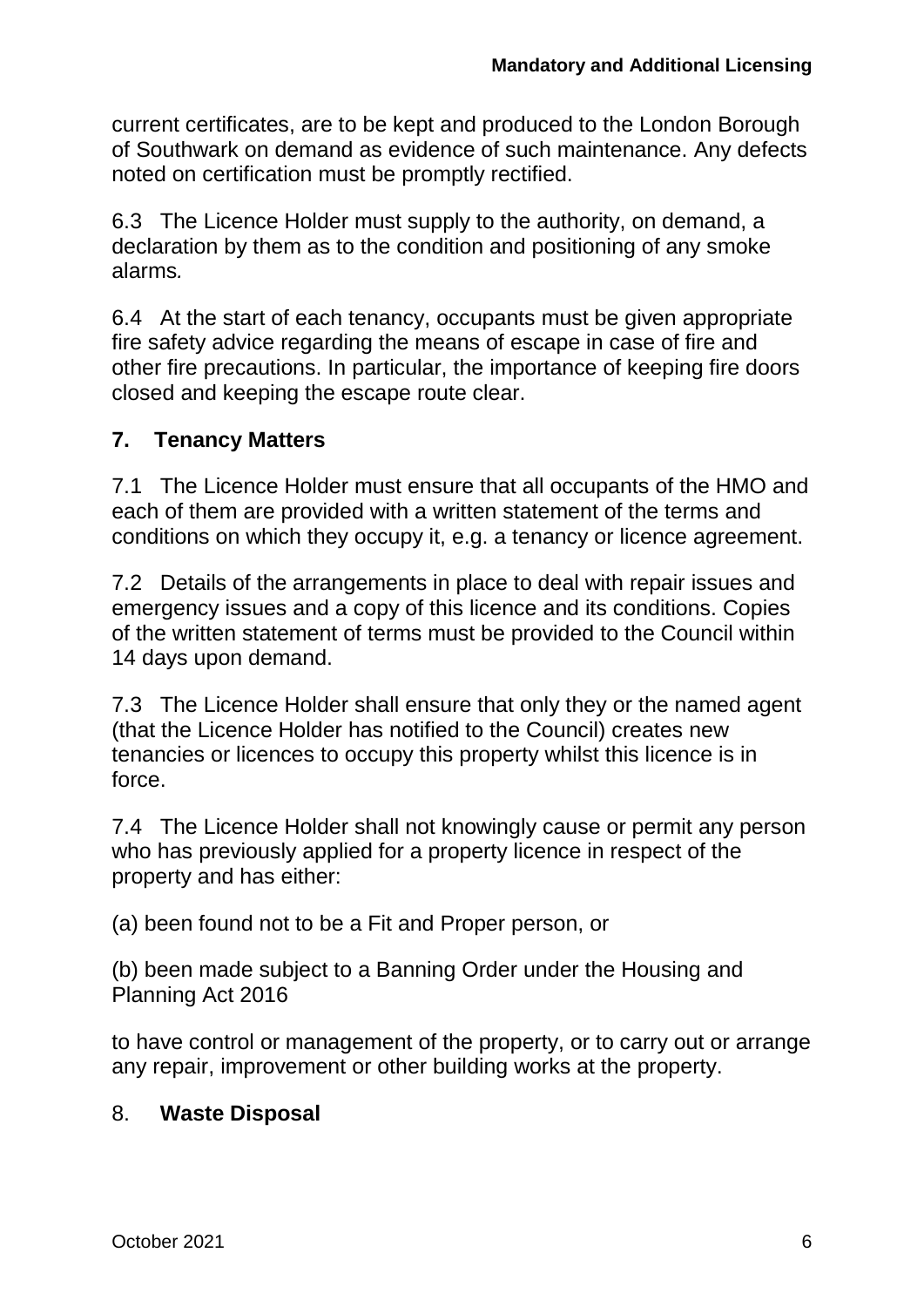8.1 The Licence Holder must give new occupiers of the property within 7 days of the start of their occupation, the following information on Waste and Recycling, in writing:

- The collection days for the refuse and recycling bins for the [property](https://www.southwark.gov.uk/bins/lookup)
- Details on [what they can and can't recycle](https://www.southwark.gov.uk/bins-and-recycling/recycling/what-goes-in-recycling)
- How they can [dispose of bulky waste](https://www.southwark.gov.uk/bins-and-recycling/bulky-waste-collections)
- [General waste guidance](https://www.southwark.gov.uk/bins-and-recycling/) from the Council's website

A copy of the information provided to the occupiers must be kept for 5 years and provided to the Council within 28 days on demand.

8.2 The Licence Holder must ensure that tenants are provided with adequate facilities for the disposal of refuse and recycling. The Licence Holder must ensure that there are suitable and appropriate receptacles for the storage of household refuse and recycling between collections, so that bags or loose refuse and recycling are not stored outside the property.

8.3 Where the standard local authority waste collection schemes do not suffice, the Licence Holder must arrange for private collections of waste from the property.

8.4 The Licence Holder shall ensure that checks are carried out, at least every 6 months, and ensure that the common parts, gardens and yards are free from waste, which could provide harbourage for pests and/or is a nuisance and/or is detrimental to the local amenities, other than waste stored in appropriate receptacles for the storage of household refuse and recycling; and that waste such as old furniture, bedding, rubbish or refuse from the property is not left outside the property or in its vicinity.

8.5 The Licence Holder must ensure that there is not old furniture, bedding, rubbish or refuse from the property on the immediately outside the property or private land.

8.6 The Licence Holder must ensure that any type of waste which the Council does not routinely collect such as hazardous waste is disposed of in a safe and lawful manner.

8.7 If the Licence Holder becomes aware that the occupiers of the property or their visitors are not using the waste disposal facilities provided and/or leaving waste outside the property or in its vicinity (for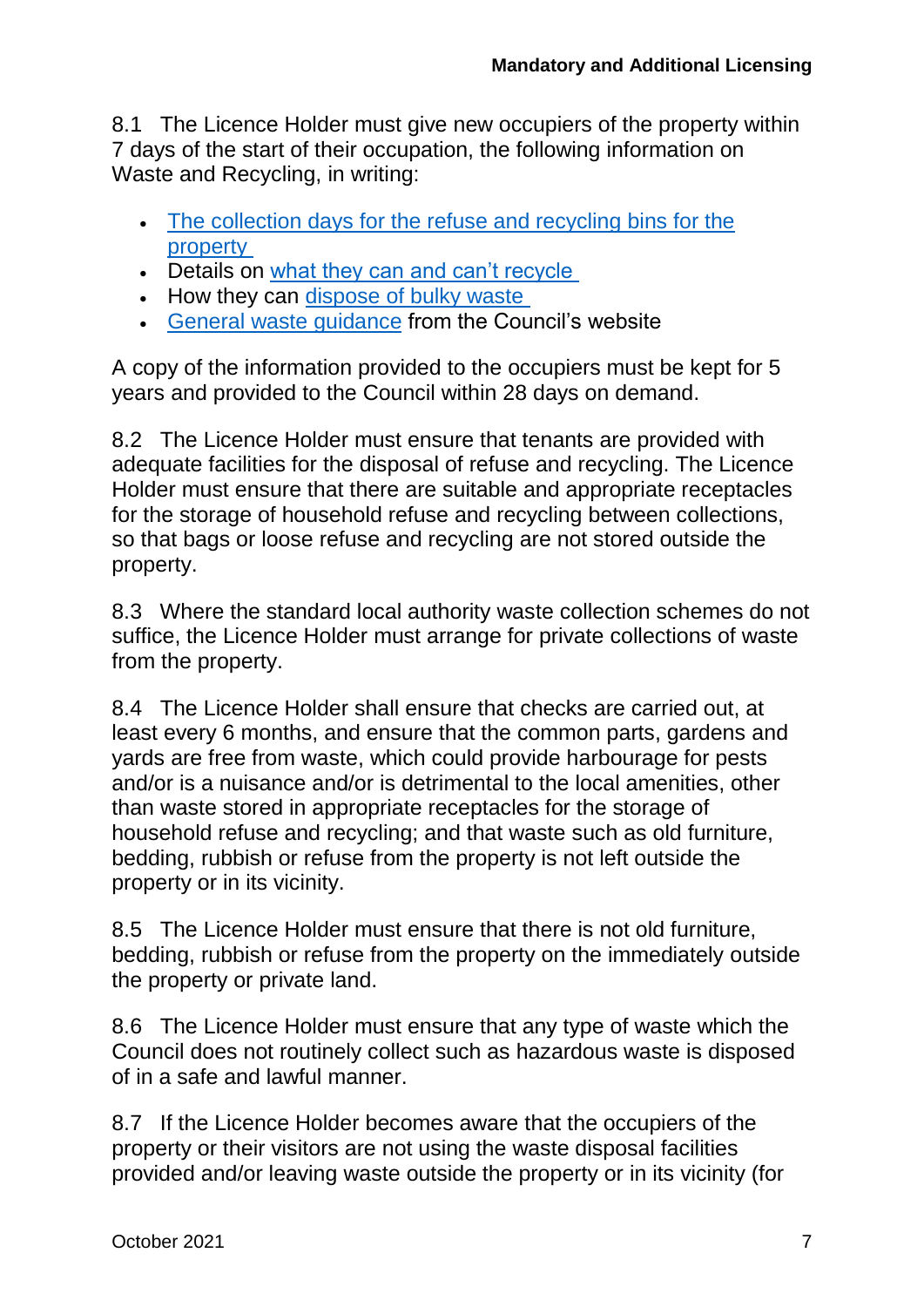example old furniture, mattresses), they must write a warning letter to the occupiers within 7 days advising them to remove the items immediately. A copy must be kept and must be provided to the Council within 28 days on demand.

#### **9. Fit and Proper Person**

9.1 If the Licence Holder becomes aware that they or any other person involved in the management of the property have received a conviction, caution, informal warning or reprimand in respect of any offence as detailed in the HMO Licence application form, they must notify the Council in writing within 14 days of the information coming to their attention.

#### **10. Changes in the use and layout of the Property**

10.1 No changes must be made to the use, layout or maximum occupancy level of the property without the Council's prior written consent.

#### **11. Council Standards for Licensable Houses in Multiple Occupation**

11.1 Licensed properties must comply with Southwark's Standards for HMOs within 18 months of the licence being granted and for the remaining duration of the licence. [Read Southwark's Standards for](https://www.southwark.gov.uk/home-owners-services/private-home-owners-and-landlords/private-rented-property-licensing?chapter=7)  [HMOs here.](https://www.southwark.gov.uk/home-owners-services/private-home-owners-and-landlords/private-rented-property-licensing?chapter=7)

A reference to a number of persons using a room in an HMO as sleeping accommodation does not include a person doing so as a visitor of an occupier of the HMO*.*

A room is used as sleeping accommodation if it is normally used as a bedroom, whether or not it is also used for other purposes

Any part of the floor area of a room in relation to which the height of the ceiling is less than 1.5 metres is not to be considered in determining the floor area of that room for the purposes of this paragraph*.*

The terms of these conditions are unique to this property and cannot be applied to any other property.

For the purposes of this licence, any occupier is regarded as one person, regardless of age.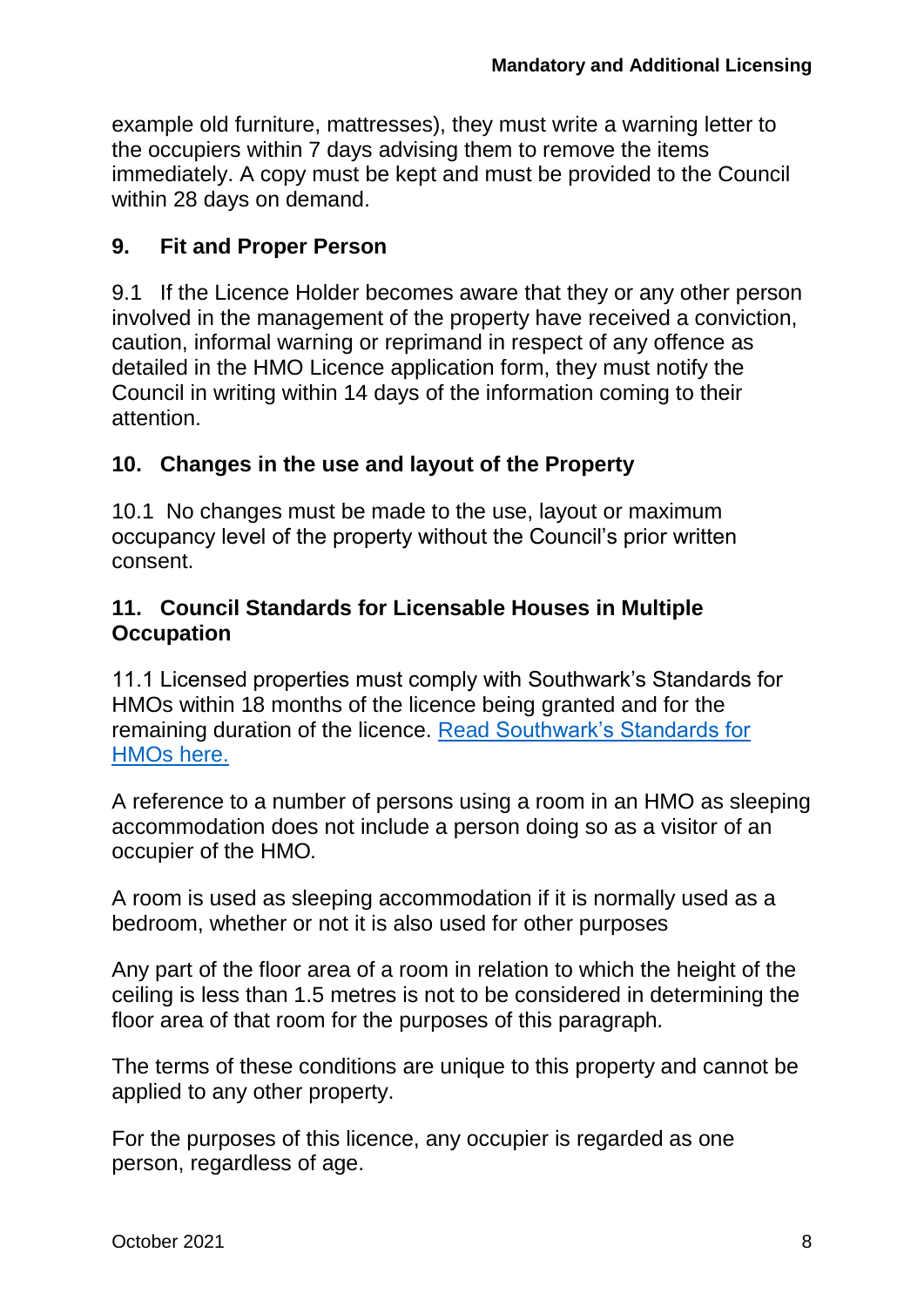**Please note that room size standards within Southwark's HMO standards are greater than the national prescribed minimum room size standard stated in 11.2 and 11.3 below. Whilst the national prescribed standard is outlined below the Council requires compliance with its locally adopted HMO Standards referenced in 11.1 above.**

## *11.2 The Licence Holder is required:*

- *to ensure that the floor area of any room in the HMO used as sleeping accommodation by one person aged over 10 years is not less than 6.51 square metres (mandatory condition);*
- *to ensure that the floor area of any room in the HMO used as sleeping accommodation by two persons aged over 10 years is not less than 10.22 square metres (mandatory condition);*
- *to ensure that the floor area of any room in the HMO used as sleeping accommodation by one person aged under 10 years is not less than 4.64 square metres (mandatory condition);*
- *to ensure that any room in the HMO with a floor area of less than 4.64 square metres is not used as sleeping accommodation (mandatory condition).*
- *The Licence Holder shall ensure that:*
- *where any room in the HMO is used as sleeping accommodation by persons aged over 10 years only, it is not used as such by more than the maximum number of persons aged over 10 years specified in the licence (mandatory condition);*
- *where any room in the HMO is used as sleeping accommodation by persons aged under 10 years only, it is not used as such by more than the maximum number of persons aged under 10 years specified in the licence (mandatory condition);*
- *where any room in the HMO is used as sleeping accommodation by persons aged over 10 years and persons aged under 10 years, it is not used as such by more than the maximum number of persons aged over 10 years specified in the licence and the maximum number of persons aged under 10 years so specified (mandatory condition).*

# **12. Access to Utility Meters**

12.1 The licence holder shall ensure that their tenants can access and obtain readings of the utility meters (gas, electricity and water, as applicable) for the house at reasonable times (no less than the delivery